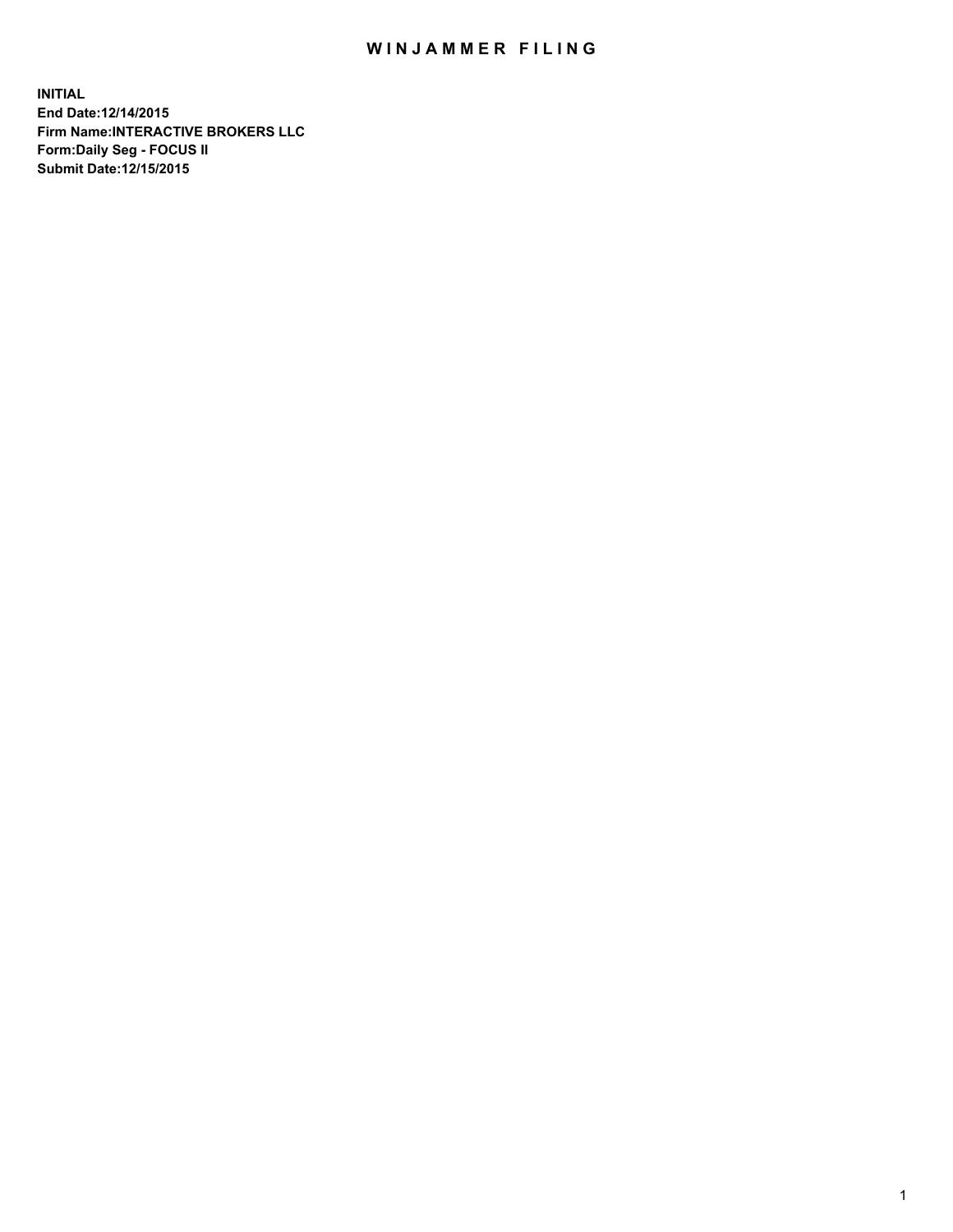## **INITIAL End Date:12/14/2015 Firm Name:INTERACTIVE BROKERS LLC Form:Daily Seg - FOCUS II Submit Date:12/15/2015 Daily Segregation - Cover Page**

| Name of Company<br><b>Contact Name</b><br><b>Contact Phone Number</b><br><b>Contact Email Address</b>                                                                                                                                                                                                                         | <b>INTERACTIVE BROKERS LLC</b><br><b>Alex Parker</b><br>203-618-7738<br>aparker@interactivebrokers.com |
|-------------------------------------------------------------------------------------------------------------------------------------------------------------------------------------------------------------------------------------------------------------------------------------------------------------------------------|--------------------------------------------------------------------------------------------------------|
| FCM's Customer Segregated Funds Residual Interest Target (choose one):<br>a. Minimum dollar amount: ; or<br>b. Minimum percentage of customer segregated funds required:% ; or<br>c. Dollar amount range between: and; or<br>d. Percentage range of customer segregated funds required between:% and%.                        | <u>0</u><br><u>155,000,000 245,000,000</u><br>00                                                       |
| FCM's Customer Secured Amount Funds Residual Interest Target (choose one):<br>a. Minimum dollar amount: ; or<br>b. Minimum percentage of customer secured funds required:% ; or<br>c. Dollar amount range between: and; or<br>d. Percentage range of customer secured funds required between: % and %.                        | $\overline{\mathbf{0}}$<br>80,000,000 120,000,000<br>00                                                |
| FCM's Cleared Swaps Customer Collateral Residual Interest Target (choose one):<br>a. Minimum dollar amount: ; or<br>b. Minimum percentage of cleared swaps customer collateral required:%; or<br>c. Dollar amount range between: and; or<br>d. Percentage range of cleared swaps customer collateral required between:% and%. | <u>0</u><br>0 <sub>0</sub><br><u>00</u>                                                                |

Attach supporting documents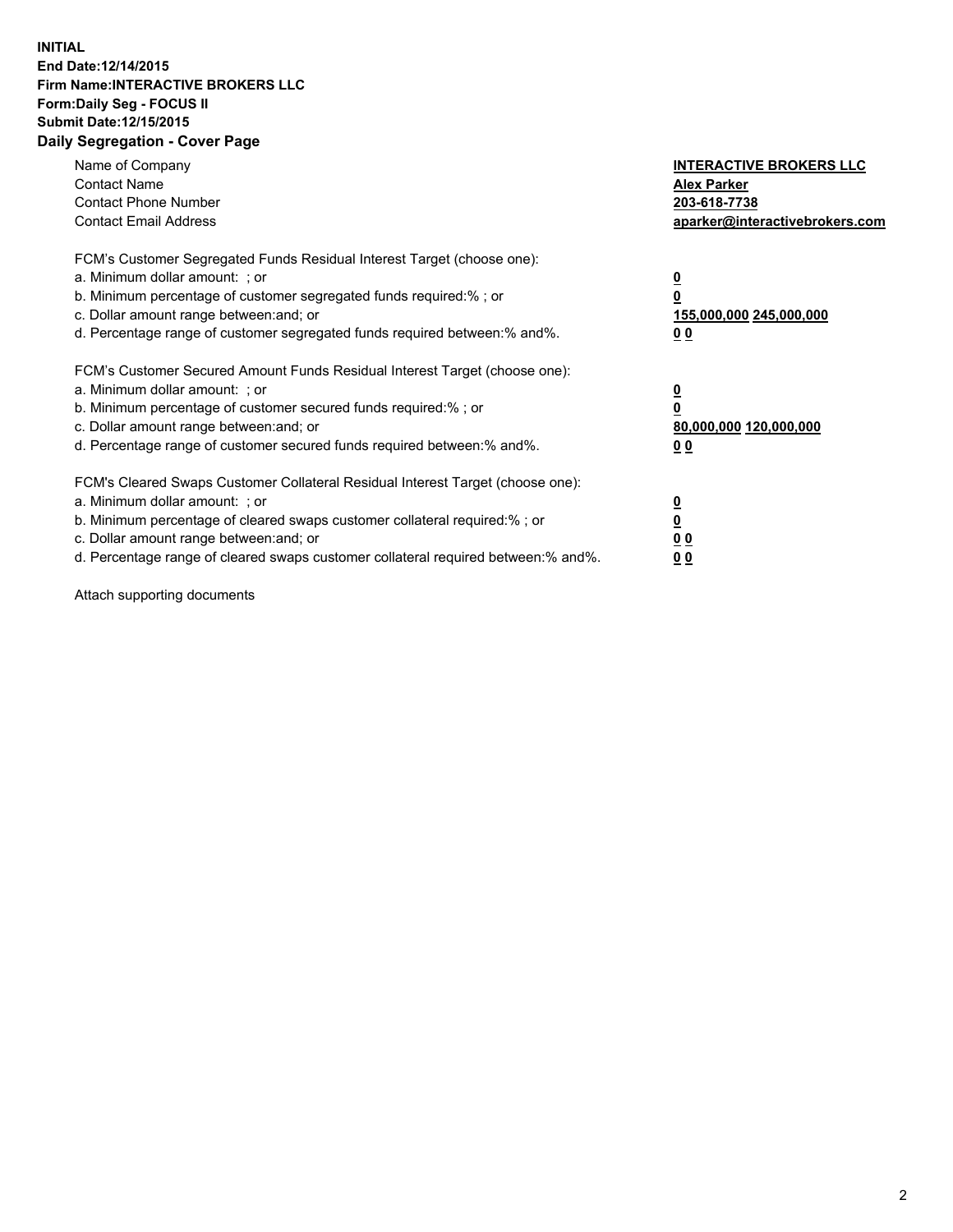## **INITIAL End Date:12/14/2015 Firm Name:INTERACTIVE BROKERS LLC Form:Daily Seg - FOCUS II Submit Date:12/15/2015 Daily Segregation - Secured Amounts**

|     | Dany Ocgregation - Oceanea Annoanta                                                         |                                  |
|-----|---------------------------------------------------------------------------------------------|----------------------------------|
|     | Foreign Futures and Foreign Options Secured Amounts                                         |                                  |
|     | Amount required to be set aside pursuant to law, rule or regulation of a foreign            | $0$ [7305]                       |
|     | government or a rule of a self-regulatory organization authorized thereunder                |                                  |
| 1.  | Net ledger balance - Foreign Futures and Foreign Option Trading - All Customers             |                                  |
|     | A. Cash                                                                                     | 351,793,961 [7315]               |
|     | B. Securities (at market)                                                                   | $0$ [7317]                       |
| 2.  | Net unrealized profit (loss) in open futures contracts traded on a foreign board of trade   | -22,114,510 [7325]               |
| 3.  | Exchange traded options                                                                     |                                  |
|     | a. Market value of open option contracts purchased on a foreign board of trade              | 11,713 [7335]                    |
|     | b. Market value of open contracts granted (sold) on a foreign board of trade                | $-10,170$ [7337]                 |
| 4.  | Net equity (deficit) (add lines 1.2. and 3.)                                                | 329,680,994 [7345]               |
| 5.  | Account liquidating to a deficit and account with a debit balances - gross amount           | 260,087 [7351]                   |
|     | Less: amount offset by customer owned securities                                            | 0 [7352] 260,087 [7354]          |
| 6.  | Amount required to be set aside as the secured amount - Net Liquidating Equity              | 329,941,081 [7355]               |
|     | Method (add lines 4 and 5)                                                                  |                                  |
| 7.  | Greater of amount required to be set aside pursuant to foreign jurisdiction (above) or line | 329,941,081 [7360]               |
|     | 6.                                                                                          |                                  |
|     | FUNDS DEPOSITED IN SEPARATE REGULATION 30.7 ACCOUNTS                                        |                                  |
| 1.  | Cash in banks                                                                               |                                  |
|     | A. Banks located in the United States                                                       | 149 <sub>[7500]</sub>            |
|     | B. Other banks qualified under Regulation 30.7                                              | 0 [7520] 149 [7530]              |
| 2.  | Securities                                                                                  |                                  |
|     | A. In safekeeping with banks located in the United States                                   | 342,241,503 [7540]               |
|     | B. In safekeeping with other banks qualified under Regulation 30.7                          | 0 [7560] 342,241,503 [7570]      |
| 3.  | Equities with registered futures commission merchants                                       |                                  |
|     | A. Cash                                                                                     | $0$ [7580]                       |
|     | <b>B.</b> Securities                                                                        | $0$ [7590]                       |
|     | C. Unrealized gain (loss) on open futures contracts                                         | $0$ [7600]                       |
|     | D. Value of long option contracts                                                           | $0$ [7610]                       |
|     | E. Value of short option contracts                                                          | 0 [7615] 0 [7620]                |
| 4.  | Amounts held by clearing organizations of foreign boards of trade                           |                                  |
|     | A. Cash                                                                                     | $0$ [7640]                       |
|     | <b>B.</b> Securities                                                                        | $0$ [7650]                       |
|     | C. Amount due to (from) clearing organization - daily variation                             | $0$ [7660]                       |
|     | D. Value of long option contracts                                                           | $0$ [7670]                       |
|     | E. Value of short option contracts                                                          | 0 [7675] 0 [7680]                |
| 5.  | Amounts held by members of foreign boards of trade                                          |                                  |
|     | A. Cash                                                                                     | 98,714,797 [7700]                |
|     | <b>B.</b> Securities                                                                        | $0$ [7710]                       |
|     | C. Unrealized gain (loss) on open futures contracts                                         | -1,791,782 [7720]                |
|     | D. Value of long option contracts                                                           | 11,721 [7730]                    |
|     | E. Value of short option contracts                                                          | -10,170 [7735] 96,924,566 [7740] |
| 6.  | Amounts with other depositories designated by a foreign board of trade                      | 0 [7760]                         |
| 7.  | Segregated funds on hand                                                                    | $0$ [7765]                       |
| 8.  | Total funds in separate section 30.7 accounts                                               | 439,166,218 [7770]               |
| 9.  | Excess (deficiency) Set Aside for Secured Amount (subtract line 7 Secured Statement         | 109,225,137 [7380]               |
|     | Page 1 from Line 8)                                                                         |                                  |
| 10. | Management Target Amount for Excess funds in separate section 30.7 accounts                 | 80,000,000 [7780]                |
| 11. | Excess (deficiency) funds in separate 30.7 accounts over (under) Management Target          | 29,225,137 [7785]                |
|     |                                                                                             |                                  |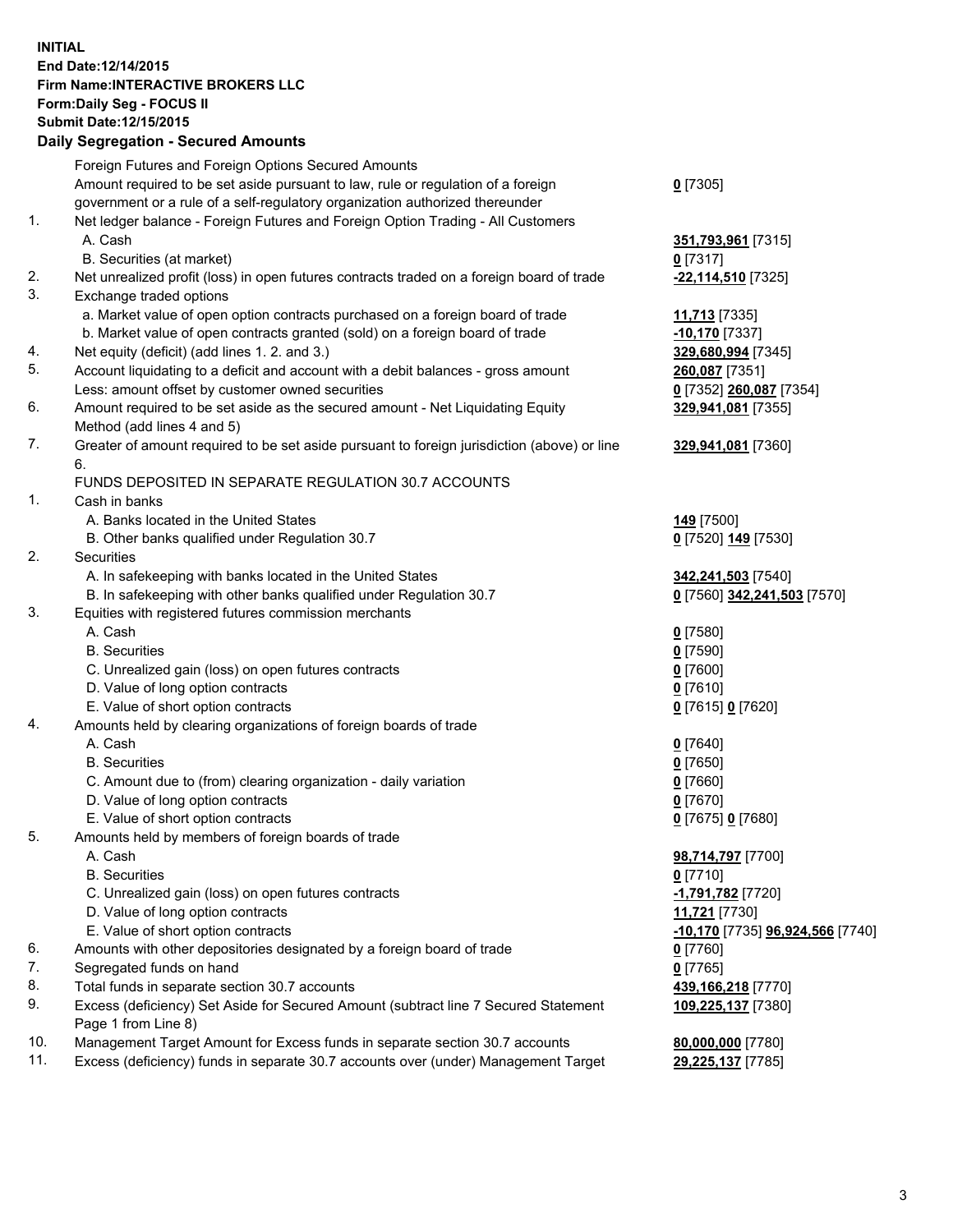**INITIAL End Date:12/14/2015 Firm Name:INTERACTIVE BROKERS LLC Form:Daily Seg - FOCUS II Submit Date:12/15/2015 Daily Segregation - Segregation Statement** SEGREGATION REQUIREMENTS(Section 4d(2) of the CEAct) 1. Net ledger balance A. Cash **2,678,437,909** [7010] B. Securities (at market) **0** [7020] 2. Net unrealized profit (loss) in open futures contracts traded on a contract market **-16,402,313** [7030] 3. Exchange traded options A. Add market value of open option contracts purchased on a contract market **79,079,483** [7032] B. Deduct market value of open option contracts granted (sold) on a contract market **-177,862,707** [7033] 4. Net equity (deficit) (add lines 1, 2 and 3) **2,563,252,372** [7040] 5. Accounts liquidating to a deficit and accounts with debit balances - gross amount **75,638** [7045] Less: amount offset by customer securities **0** [7047] **75,638** [7050] 6. Amount required to be segregated (add lines 4 and 5) **2,563,328,010** [7060] FUNDS IN SEGREGATED ACCOUNTS 7. Deposited in segregated funds bank accounts A. Cash **321,159,828** [7070] B. Securities representing investments of customers' funds (at market) **1,405,265,286** [7080] C. Securities held for particular customers or option customers in lieu of cash (at market) **0** [7090] 8. Margins on deposit with derivatives clearing organizations of contract markets A. Cash **27,262,755** [7100] B. Securities representing investments of customers' funds (at market) **1,134,294,123** [7110] C. Securities held for particular customers or option customers in lieu of cash (at market) **0** [7120] 9. Net settlement from (to) derivatives clearing organizations of contract markets **-9,834,383** [7130] 10. Exchange traded options A. Value of open long option contracts **79,028,157** [7132] B. Value of open short option contracts **-177,811,401** [7133] 11. Net equities with other FCMs A. Net liquidating equity **0** [7140] B. Securities representing investments of customers' funds (at market) **0** [7160] C. Securities held for particular customers or option customers in lieu of cash (at market) **0** [7170] 12. Segregated funds on hand **0** [7150] 13. Total amount in segregation (add lines 7 through 12) **2,779,364,365** [7180] 14. Excess (deficiency) funds in segregation (subtract line 6 from line 13) **216,036,355** [7190] 15. Management Target Amount for Excess funds in segregation **155,000,000** [7194] **61,036,355** [7198]

16. Excess (deficiency) funds in segregation over (under) Management Target Amount Excess